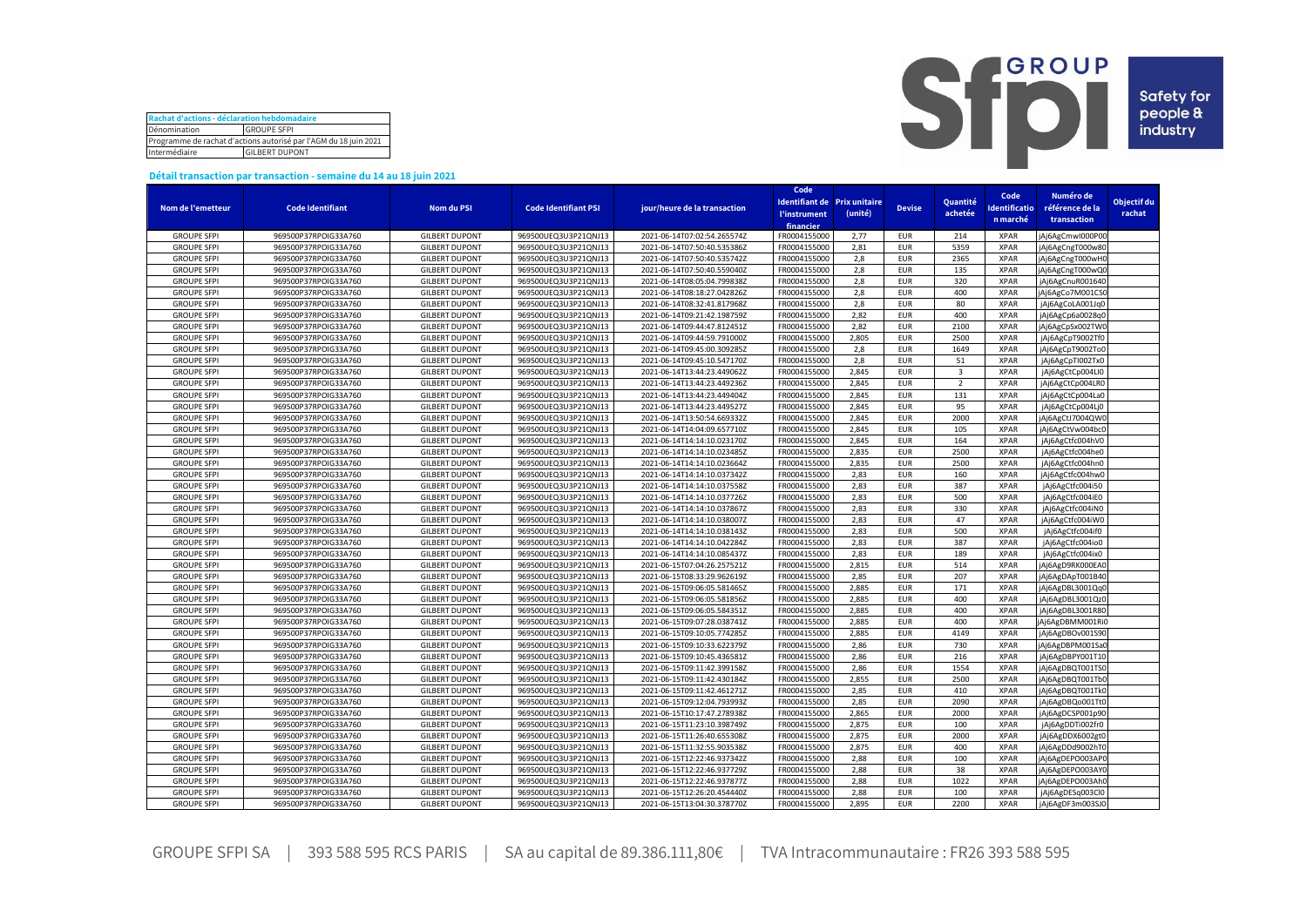|                                          |                                              |                                                |                                              |                                                            |                              |              |                          |            |                            | GROUP                                | Safety for      |
|------------------------------------------|----------------------------------------------|------------------------------------------------|----------------------------------------------|------------------------------------------------------------|------------------------------|--------------|--------------------------|------------|----------------------------|--------------------------------------|-----------------|
| <b>GROUPE SFPI</b>                       | 969500P37RPOIG33A760                         | <b>GILBERT DUPONT</b>                          | 969500UEQ3U3P21QNJ13                         | 2021-06-15T13:10:09.861627Z                                | FR0004155000                 | 2,9          | <b>EUR</b>               | 92         | $\overline{ }$ XPA         | jAj6A<br>FOO                         | people &        |
| <b>GROUPE SFPI</b>                       | 969500P37RPOIG33A760                         | <b>GILBERT DUPONT</b>                          | 969500UEQ3U3P21QNJ13                         | 2021-06-15T13:10:09.861759Z                                | FR0004155000                 | 2,9          | <b>EUR</b>               | 30         | <b>XPA</b>                 | <b>JAJAAP</b><br>9F003d8             | <b>industry</b> |
| <b>GROUPE SFPI</b>                       | 969500P37RPOIG33A760                         | <b>GILBERT DUPONT</b>                          | 969500UEQ3U3P21QNJ13                         | 2021-06-15T13:10:09.861895Z                                | FR0004155000                 | 2,9          | EUR.                     | 78         | <b>XPA</b>                 | DF9F00                               |                 |
| <b>GROUPE SFPI</b>                       | 969500P37RPOIG33A760                         | <b>GILBERT DUPONT</b>                          | 969500UEQ3U3P21QNJ13                         | 2021-06-15T13:10:16.064054Z                                | FR0004155000                 | 2.9          | <b>EUR</b>               | 1240       | <b>XPAR</b>                | jAj6AgDF9M003dQ0                     |                 |
| <b>GROUPE SFPI</b>                       | 969500P37RPOIG33A760                         | <b>GILBERT DUPONT</b>                          | 969500UEQ3U3P21QNJ13                         | 2021-06-15T13:48:57.115808Z                                | FR0004155000                 | 2,9          | <b>EUR</b>               | 80         | <b>XPAR</b>                | jAj6AgDFkk004GR0                     |                 |
| <b>GROUPE SFPI</b>                       | 969500P37RPOIG33A760                         | <b>GILBERT DUPONT</b>                          | 969500UEQ3U3P21QNJ13                         | 2021-06-15T13:48:57.372432Z                                | FR0004155000                 | 2,9          | <b>EUR</b>               | 15         | <b>XPAR</b>                | jAj6AgDFkn004Gb0                     |                 |
| <b>GROUPE SFPI</b>                       | 969500P37RPOIG33A760                         | <b>GILBERT DUPONT</b>                          | 969500UEQ3U3P21QNJ13                         | 2021-06-15T14:52:41.162989Z                                | FR0004155000                 | 2,9          | <b>EUR</b>               | 2405       | <b>XPAR</b>                | jAj6AgDGkR004mb0                     |                 |
| <b>GROUPE SFPI</b>                       | 969500P37RPOIG33A760                         | <b>GILBERT DUPONT</b>                          | 969500UEQ3U3P21QNJ13                         | 2021-06-15T14:52:41.163222Z                                | FR0004155000                 | 2,9          | <b>EUR</b>               | 300        | <b>XPAR</b>                | jAj6AgDGkR004mk0                     |                 |
| <b>GROUPE SFPI</b>                       | 969500P37RPOIG33A760                         | <b>GILBERT DUPONT</b>                          | 969500UEQ3U3P21QNJ13                         | 2021-06-16T07:14:09.530929Z                                | FR0004155000                 | 2,9          | <b>EUR</b>               | 1744       | <b>XPAR</b>                | Aj6AgDW4H000M60                      |                 |
| <b>GROUPE SFPI</b>                       | 969500P37RPOIG33A760                         | <b>GILBERT DUPONT</b>                          | 969500UEQ3U3P21QNJ13                         | 2021-06-16T07:14:09.531205Z                                | FR0004155000                 | 2,9          | <b>EUR</b>               | 2104       | <b>XPAR</b>                | Aj6AgDW4H000MF0                      |                 |
| <b>GROUPE SFPI</b>                       | 969500P37RPOIG33A760                         | <b>GILBERT DUPONT</b>                          | 969500UEQ3U3P21QNJ13                         | 2021-06-16T07:14:09.531417Z                                | FR0004155000                 | 2,9          | <b>EUR</b>               | 161        | <b>XPAR</b>                | Aj6AgDW4H000MO0                      |                 |
| <b>GROUPE SFPI</b>                       | 969500P37RPOIG33A760                         | <b>GILBERT DUPONT</b>                          | 969500UEQ3U3P21QNJ13                         | 2021-06-16T07:55:05.539502Z                                | FR0004155000                 | 2,9          | <b>EUR</b>               | 1088       | <b>XPAR</b>                | jAj6AgDWht000ju0                     |                 |
| <b>GROUPE SFPI</b>                       | 969500P37RPOIG33A760                         | <b>GILBERT DUPONT</b>                          | 969500UEQ3U3P21QNJ13                         | 2021-06-16T07:55:05.735462Z                                | FR0004155000                 | 2,9          | <b>EUR</b>               | 1287       | <b>XPAR</b>                | jAj6AgDWht000k3                      |                 |
| <b>GROUPE SFPI</b><br><b>GROUPE SFPI</b> | 969500P37RPOIG33A760<br>969500P37RPOIG33A760 | <b>GILBERT DUPONT</b><br><b>GILBERT DUPONT</b> | 969500UEQ3U3P21QNJ13<br>969500UEQ3U3P21QNJ13 | 2021-06-16T09:01:56.071923Z                                | FR0004155000<br>FR0004155000 | 2,9<br>2,9   | <b>EUR</b><br><b>EUR</b> | 600<br>528 | <b>XPAR</b><br><b>XPAR</b> | jAj6AgDXka001Ay0<br>jAj6AgDXka001B70 |                 |
| <b>GROUPE SFPI</b>                       | 969500P37RPOIG33A760                         | <b>GILBERT DUPONT</b>                          | 969500UEQ3U3P21QNJ13                         | 2021-06-16T09:01:56.072157Z<br>2021-06-16T09:01:56.072332Z | FR0004155000                 | 2,9          | <b>EUR</b>               | 153        | <b>XPAR</b>                |                                      |                 |
| <b>GROUPE SFPI</b>                       | 969500P37RPOIG33A760                         | <b>GILBERT DUPONT</b>                          | 969500UEQ3U3P21QNJ13                         | 2021-06-16T09:01:56.718961Z                                | FR0004155000                 | 2.9          | <b>EUR</b>               | 934        | <b>XPAR</b>                | jAj6AgDXka001BG<br>jAj6AgDXka001BP0  |                 |
| <b>GROUPE SFPI</b>                       | 969500P37RPOIG33A760                         | <b>GILBERT DUPONT</b>                          | 969500UEQ3U3P21QNJ13                         | 2021-06-16T09:09:11.827345Z                                | FR0004155000                 | 2,9          | <b>EUR</b>               | 30         | <b>XPAR</b>                | jAj6AgDXrZ001MC                      |                 |
| <b>GROUPE SFPI</b>                       | 969500P37RPOIG33A760                         | <b>GILBERT DUPONT</b>                          | 969500UEQ3U3P21QNJ13                         | 2021-06-16T09:09:57.692019Z                                | FR0004155000                 | 2,9          | <b>EUR</b>               | 30         | <b>XPAR</b>                | Aj6AgDXsL001Md                       |                 |
| <b>GROUPE SFPI</b>                       | 969500P37RPOIG33A760                         | <b>GILBERT DUPONT</b>                          | 969500UEQ3U3P21QNJ13                         | 2021-06-16T12:27:19.638198Z                                | FR0004155000                 | 2,9          | <b>EUR</b>               | 225        | <b>XPAR</b>                | jAj6AgDaxJ002E2C                     |                 |
| <b>GROUPE SFPI</b>                       | 969500P37RPOIG33A760                         | <b>GILBERT DUPONT</b>                          | 969500UEQ3U3P21QNJ13                         | 2021-06-16T13:53:12.901170Z                                | FR0004155000                 | 2.9          | <b>EUR</b>               | 2500       | <b>XPAR</b>                | Aj6AgDcIQ0032S0                      |                 |
| <b>GROUPE SFPI</b>                       | 969500P37RPOIG33A760                         | <b>GILBERT DUPONT</b>                          | 969500UEQ3U3P21QNJ13                         | 2021-06-16T13:53:12.901500Z                                | FR0004155000                 | 2,9          | <b>EUR</b>               | 2500       | <b>XPAR</b>                | jAj6AgDcIQ0032b0                     |                 |
| <b>GROUPE SFPI</b>                       | 969500P37RPOIG33A760                         | <b>GILBERT DUPONT</b>                          | 969500UEQ3U3P21QNJ13                         | 2021-06-16T13:53:12.904759Z                                | FR0004155000                 | 2.895        | <b>EUR</b>               | 78         | <b>XPAR</b>                | Aj6AgDcIQ0032kC                      |                 |
| <b>GROUPE SFPI</b>                       | 969500P37RPOIG33A760                         | <b>GILBERT DUPONT</b>                          | 969500UEQ3U3P21QNJ13                         | 2021-06-16T13:53:12.908075Z                                | FR0004155000                 | 2,895        | <b>EUR</b>               | 499        | <b>XPAR</b>                | jAj6AgDcIQ0032tC                     |                 |
| <b>GROUPE SFPI</b>                       | 969500P37RPOIG33A760                         | <b>GILBERT DUPONT</b>                          | 969500UEQ3U3P21QNJ13                         | 2021-06-16T14:36:43.635672Z                                | FR0004155000                 | 2.9          | <b>EUR</b>               | 544        | <b>XPAR</b>                | jAj6AgDcyY003Ps0                     |                 |
| <b>GROUPE SFPI</b>                       | 969500P37RPOIG33A760                         | <b>GILBERT DUPONT</b>                          | 969500UEQ3U3P21QNJ13                         | 2021-06-16T14:39:18.033008Z                                | FR0004155000                 | 2,9          | <b>EUR</b>               | 1956       | <b>XPAR</b>                | jAj6AgDd11003QbC                     |                 |
| <b>GROUPE SFPI</b>                       | 969500P37RPOIG33A760                         | <b>GILBERT DUPONT</b>                          | 969500UEQ3U3P21QNJ13                         | 2021-06-16T14:39:18.033417Z                                | FR0004155000                 | 2,9          | <b>EUR</b>               | 2500       | <b>XPAR</b>                | jAj6AgDd11003Qk                      |                 |
| <b>GROUPE SFPI</b>                       | 969500P37RPOIG33A760                         | <b>GILBERT DUPONT</b>                          | 969500UEQ3U3P21QNJ13                         | 2021-06-16T14:39:18.033582Z                                | FR0004155000                 | 2,9          | <b>EUR</b>               | 2500       | <b>XPAR</b>                | jAj6AgDd11003QtC                     |                 |
| <b>GROUPE SFPI</b>                       | 969500P37RPOIG33A760                         | <b>GILBERT DUPONT</b>                          | 969500UEQ3U3P21QNJ13                         | 2021-06-16T14:39:18.033765Z                                | FR0004155000                 | 2,9          | <b>EUR</b>               | 2500       | <b>XPAR</b>                | jAj6AgDd11003R2                      |                 |
| <b>GROUPE SFPI</b>                       | 969500P37RPOIG33A760                         | <b>GILBERT DUPONT</b>                          | 969500UEQ3U3P21QNJ13                         | 2021-06-16T14:39:18.033944Z                                | FR0004155000                 | 2,9          | <b>EUR</b>               | 1923       | <b>XPAR</b>                | jAj6AgDd11003RB0                     |                 |
| <b>GROUPE SFPI</b>                       | 969500P37RPOIG33A760                         | <b>GILBERT DUPONT</b>                          | 969500UEQ3U3P21QNJ13                         | 2021-06-17T07:58:37.743233Z                                | FR0004155000                 | 2,82         | <b>EUR</b>               | 150        | <b>XPAR</b>                | jAj6AgDtEr000fE0                     |                 |
| <b>GROUPE SFPI</b>                       | 969500P37RPOIG33A760                         | <b>GILBERT DUPONT</b>                          | 969500UEQ3U3P21QNJ13                         | 2021-06-17T07:59:52.015180Z                                | FR0004155000                 | 2,82         | <b>EUR</b>               | 25         | <b>XPAR</b>                | jAj6AgDtG1000fX0                     |                 |
| <b>GROUPE SFPI</b>                       | 969500P37RPOIG33A760                         | <b>GILBERT DUPONT</b>                          | 969500UEQ3U3P21QNJ13                         | 2021-06-17T08:24:06.740625Z                                | FR0004155000                 | 2,82         | <b>EUR</b>               | 655        | <b>XPAR</b>                | jAj6AgDtdW0013F                      |                 |
| <b>GROUPE SFPI</b>                       | 969500P37RPOIG33A760                         | <b>GILBERT DUPONT</b>                          | 969500UEQ3U3P21QNJ13                         | 2021-06-17T08:27:46.742561Z                                | FR0004155000                 | 2,82         | <b>EUR</b>               | 500        | <b>XPAR</b>                | jAj6AgDth30018R0                     |                 |
| <b>GROUPE SFPI</b>                       | 969500P37RPOIG33A760                         | <b>GILBERT DUPONT</b>                          | 969500UEQ3U3P21QNJ13                         | 2021-06-17T08:31:10.741393Z                                | FR0004155000                 | 2,82         | <b>EUR</b>               | 725        | <b>XPAR</b><br><b>XPAR</b> | jAj6AgDtkL001CEC                     |                 |
| <b>GROUPE SFPI</b><br><b>GROUPE SFPI</b> | 969500P37RPOIG33A760<br>969500P37RPOIG33A760 | <b>GILBERT DUPONT</b><br><b>GILBERT DUPONT</b> | 969500UEQ3U3P21QNJ13<br>969500UEQ3U3P21QNJ13 | 2021-06-17T08:31:10.741705Z<br>2021-06-17T08:31:10.741891Z | FR0004155000<br>FR0004155000 | 2,82<br>2,82 | <b>EUR</b><br><b>EUR</b> | 493<br>261 | <b>XPAR</b>                | jAj6AgDtkL001CN0<br>jAj6AgDtkL001CW  |                 |
| <b>GROUPE SFPI</b>                       | 969500P37RPOIG33A760                         | <b>GILBERT DUPONT</b>                          | 969500UEQ3U3P21QNJ13                         | 2021-06-17T08:39:53.728631Z                                | FR0004155000                 | 2,82         | <b>EUR</b>               | 450        | <b>XPAR</b>                | jAj6AgDtsm001KaC                     |                 |
| <b>GROUPE SFPI</b>                       | 969500P37RPOIG33A760                         | <b>GILBERT DUPONT</b>                          | 969500UEQ3U3P21QNJ13                         | 2021-06-17T08:40:08.540627Z                                | FR0004155000                 | 2,82         | <b>EUR</b>               | 200        | <b>XPAR</b>                | jAj6AgDtt1001Kj0                     |                 |
| <b>GROUPE SFPI</b>                       | 969500P37RPOIG33A760                         | <b>GILBERT DUPONT</b>                          | 969500UEQ3U3P21QNJ1                          | 2021-06-17T09:09:23.864308Z                                | FR0004155000                 | 2,82         | <b>EUR</b>               | 840        | <b>XPAR</b>                | Aj6AgDuLL001Zn0                      |                 |
| <b>GROUPE SFPI</b>                       | 969500P37RPOIG33A760                         | <b>GILBERT DUPONT</b>                          | 969500UEQ3U3P21QNJ13                         | 2021-06-17T09:09:30.973021Z                                | FR0004155000                 | 2,82         | <b>EUR</b>               | 1133       | <b>XPAR</b>                | Aj6AgDuLS001Zw0                      |                 |
| <b>GROUPE SFPI</b>                       | 969500P37RPOIG33A760                         | <b>GILBERT DUPONT</b>                          | 969500UEQ3U3P21QNJ13                         | 2021-06-17T09:15:23.388657Z                                | FR0004155000                 | 2.82         | <b>EUR</b>               | 40         | <b>XPAR</b>                | Aj6AgDuR7001d00                      |                 |
| <b>GROUPE SFPI</b>                       | 969500P37RPOIG33A760                         | <b>GILBERT DUPONT</b>                          | 969500UEQ3U3P21QNJ13                         | 2021-06-17T11:00:37.166218Z                                | FR0004155000                 | 2,82         | <b>EUR</b>               | 500        | <b>XPAR</b>                | jAj6AgDw4x002J20                     |                 |
| <b>GROUPE SFPI</b>                       | 969500P37RPOIG33A760                         | <b>GILBERT DUPONT</b>                          | 969500UEQ3U3P21QNJ13                         | 2021-06-17T11:00:37.170717Z                                | FR0004155000                 | 2.82         | <b>EUR</b>               | 500        | <b>XPAR</b>                | jAj6AgDw4x002JB                      |                 |
| <b>GROUPE SFPI</b>                       | 969500P37RPOIG33A760                         | <b>GILBERT DUPONT</b>                          | 969500UEQ3U3P21QNJ13                         | 2021-06-17T11:11:43.617719Z                                | FR0004155000                 | 2,82         | <b>EUR</b>               | 170        | <b>XPAR</b>                | jAj6AgDwFi002Mn                      |                 |
| <b>GROUPE SFPI</b>                       | 969500P37RPOIG33A760                         | <b>GILBERT DUPONT</b>                          | 969500UEQ3U3P21QNJ13                         | 2021-06-17T11:27:49.643649Z                                | FR0004155000                 | 2,82         | <b>EUR</b>               | 3          | <b>XPAR</b>                | jAj6AgDwVJ002Qi0                     |                 |
| <b>GROUPE SFPI</b>                       | 969500P37RPOIG33A760                         | <b>GILBERT DUPONT</b>                          | 969500UEQ3U3P21QNJ13                         | 2021-06-17T12:00:33.115168Z                                | FR0004155000                 | 2,825        | <b>EUR</b>               | 657        | <b>XPAR</b>                | jAj6AgDx0z002Yg0                     |                 |
| <b>GROUPE SFPI</b>                       | 969500P37RPOIG33A760                         | <b>GILBERT DUPONT</b>                          | 969500UEQ3U3P21QNJ13                         | 2021-06-17T12:00:33.115352Z                                | FR0004155000                 | 2,825        | <b>EUR</b>               | 417        | <b>XPAR</b>                | jAj6AgDx0z002Yp0                     |                 |
| <b>GROUPE SFPI</b>                       | 969500P37RPOIG33A760                         | <b>GILBERT DUPONT</b>                          | 969500UEQ3U3P21QNJ13                         | 2021-06-17T12:43:31.338504Z                                | FR0004155000                 | 2,825        | <b>EUR</b>               | 300        | <b>XPAR</b>                | jAj6AgDxgX002iSC                     |                 |
| <b>GROUPE SFPI</b>                       | 969500P37RPOIG33A760                         | <b>GILBERT DUPONT</b>                          | 969500UEQ3U3P21QNJ13                         | 2021-06-17T13:19:00.705761Z                                | FR0004155000                 | 2,825        | <b>EUR</b>               | 250        | <b>XPAR</b>                | Aj6AgDyEs0032Y0                      |                 |
| <b>GROUPE SFPI</b>                       | 969500P37RPOIG33A760                         | <b>GILBERT DUPONT</b>                          | 969500UEQ3U3P21QNJ13                         | 2021-06-18T08:01:55.458089Z                                | FR0004155000                 | 2,85         | <b>EUR</b>               | 790        | <b>XPAR</b>                | jAj6AgEFlZ001E50                     |                 |
| <b>GROUPE SFPI</b>                       | 969500P37RPOIG33A760                         | <b>GILBERT DUPONT</b><br><b>GILBERT DUPONT</b> | 969500UEQ3U3P21QNJ13                         | 2021-06-18T08:02:35.583613Z                                | FR0004155000<br>FR0004155000 | 2,85         | <b>EUR</b>               | 212        | <b>XPAR</b>                | jAj6AgEFmF001Er0                     |                 |
| <b>GROUPE SFPI</b><br><b>GROUPE SFPI</b> | 969500P37RPOIG33A760<br>969500P37RPOIG33A760 | <b>GILBERT DUPONT</b>                          | 969500UEQ3U3P21QNJ13<br>969500UEQ3U3P21QNJ13 | 2021-06-18T08:13:34.841511Z<br>2021-06-18T08:57:15.016120Z | FR0004155000                 | 2,85<br>2,85 | <b>EUR</b><br><b>EUR</b> | 76<br>700  | <b>XPAR</b><br><b>XPAR</b> | Aj6AgEFwq001OT<br>jAj6AgEGd800374    |                 |
| <b>GROUPE SFPI</b>                       | 969500P37RPOIG33A760                         | <b>GILBERT DUPONT</b>                          | 969500UEQ3U3P21QNJ13                         | 2021-06-18T09:42:04.931400Z                                | FR0004155000                 | 2,85         | <b>EUR</b>               | 3222       | <b>XPAR</b>                | jAj6AgEHKW003L9                      |                 |
| <b>GROUPE SFPI</b>                       | 969500P37RPOIG33A760                         | <b>GILBERT DUPONT</b>                          | 969500UEQ3U3P21QNJ13                         | 2021-06-18T09:51:27.959372Z                                | FR0004155000                 | 2,845        | <b>EUR</b>               | 500        | <b>XPAR</b>                | jAj6AgEHTb003VU                      |                 |
| <b>GROUPE SFPI</b>                       | 969500P37RPOIG33A760                         | <b>GILBERT DUPONT</b>                          | 969500UEQ3U3P21QNJ1                          | 2021-06-18T09:51:27.959633Z                                | FR0004155000                 | 2,845        | <b>EUR</b>               | 165        | <b>XPAR</b>                | Aj6AgEHTb003Vd                       |                 |
| <b>GROUPE SFPI</b>                       | 969500P37RPOIG33A760                         | <b>GILBERT DUPONT</b>                          | 969500UEQ3U3P21QNJ13                         | 2021-06-18T09:57:26.907475Z                                | FR0004155000                 | 2,845        | <b>EUR</b>               | 500        | <b>XPAR</b>                | jAj6AgEHZO003aR                      |                 |
| <b>GROUPE SFPI</b>                       | 969500P37RPOIG33A760                         | <b>GILBERT DUPONT</b>                          | 969500UEQ3U3P21QNJ13                         | 2021-06-18T12:11:50.649171Z                                | FR0004155000                 | 2,845        | <b>EUR</b>               | 2152       | <b>XPAR</b>                | jAj6AgEJfQ004fv0                     |                 |
| <b>GROUPE SFPI</b>                       | 969500P37RPOIG33A760                         | <b>GILBERT DUPONT</b>                          | 969500UEQ3U3P21QNJ13                         | 2021-06-18T12:11:59.765240Z                                | FR0004155000                 | 2,845        | <b>EUR</b>               | 1683       | <b>XPAR</b>                | jAj6AgEJfZ004g40                     |                 |
| <b>GROUPE SFPI</b>                       | 969500P37RPOIG33A760                         | <b>GILBERT DUPONT</b>                          | 969500UEQ3U3P21QNJ13                         | 2021-06-18T12:12:15.286992Z                                | FR0004155000                 | 2.84         | <b>EUR</b>               | 5000       | <b>XPAR</b>                | jAj6AgEJfo004gD0                     |                 |